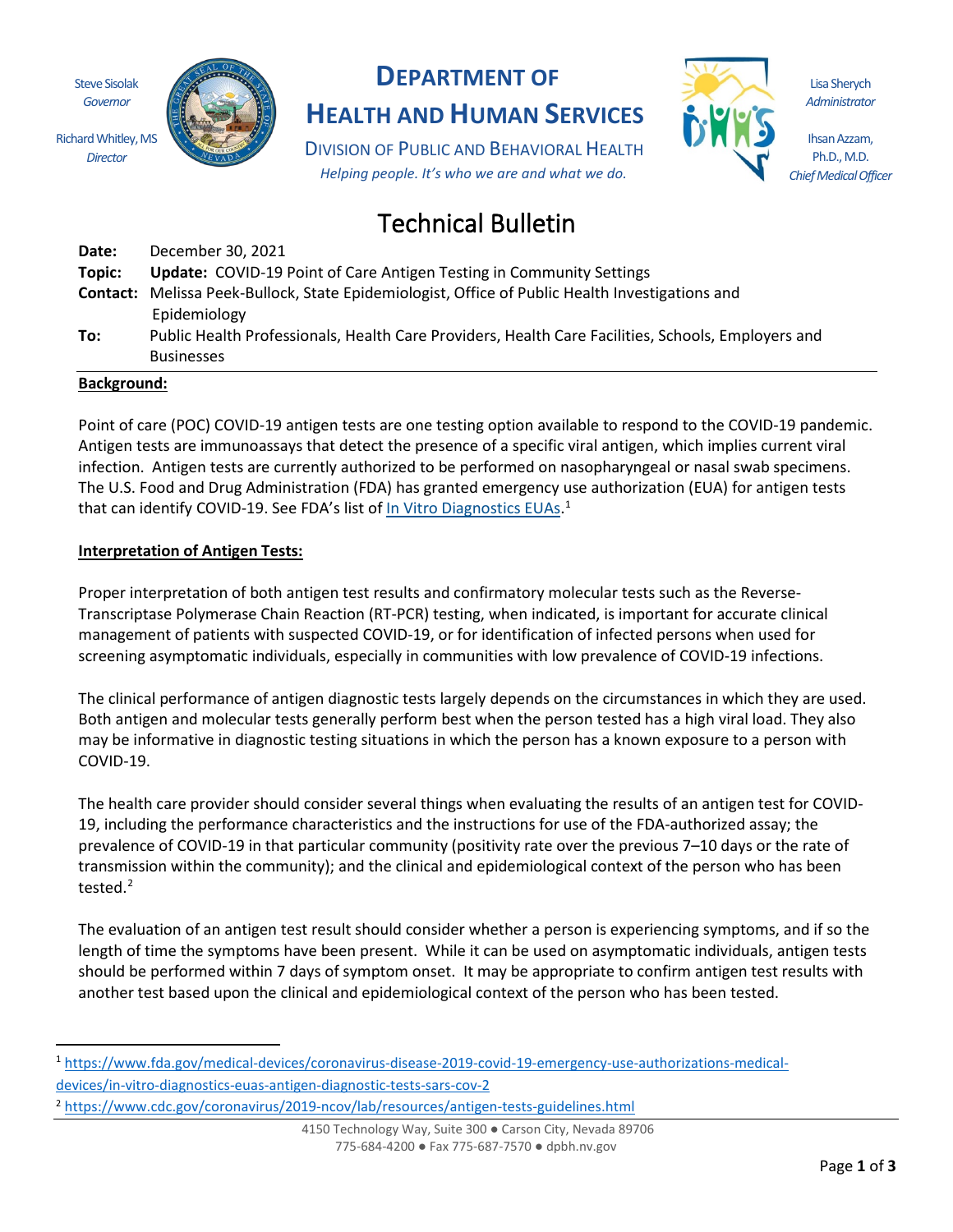# **Testing a Symptomatic Person in a Community Setting:**

In a community setting, when testing a person who has symptoms consistent with COVID-19, the health care provider generally can interpret a positive antigen test to indicate if the person is infected with SARS-CoV-2; this person should follow CDC's updated guidance for isolation: https://www.cdc.gov/media/releases/2021/s1227 isolation-quarantine-guidance.html A negative antigen test result for a symptomatic person should be confirmed with a laboratory-based Nucleic Acid Amplification Test (NAAT).<sup>3</sup> NAATs can use many different methods to amplify nucleic acids and detect the virus such as such as the RT-PCR. A negative antigen result for a symptomatic person may not need confirmatory testing if the person has a low likelihood of SARS-CoV-2 infection. Testing for other respiratory viruses, such as influenza and respiratory syncytial virus may also be warranted. Information on these viruses and testing can be found in the Division of Public and Behavioral Health's previously published Technical Bulletin: (RSV)

A symptomatic person who has received a negative antigen test result and then a positive confirmatory NAAT should follow CDC's updated guidance for isolation: https://www.cdc.gov/media/releases/2021/s1227-isolationquarantine-guidance.html A symptomatic person who has received a negative antigen test result and then a negative confirmatory NAAT should follow CDC's updated guidance for quarantine: https://www.cdc.gov/media/releases/2021/s1227-isolation-quarantine-guidance.html if they have had close contact or suspected exposure to a person with COVID-19 within the last 14 days. If that same person has not had any known exposure to COVID-19, then they do not need to quarantine.

# **Testing an Asymptomatic Person in a Community Setting:**

When testing an asymptomatic person in a community setting for COVID-19, the health care provider generally can interpret a positive antigen test to indicate that the person is infected with SARS-CoV-2; this person should follow CDC's updated guidance for isolation https://www.cdc.gov/media/releases/2021/s1227-isolationquarantine-guidance.html A positive antigen test result from an asymptomatic person may need confirmatory testing if the person has a low likelihood of SARS-CoV-2 infection. For example, a low likelihood of SARS-CoV-2 infection would be a person who has had no known exposure to a person with COVID-19 within the last 14 days and lives in a community with low transmission, is fully vaccinated and/or has had a SARS-CoV-2 infection in the last 3 months.

When testing an asymptomatic person for COVID-19, the health care provider generally can interpret a negative antigen result to indicate that a SARS-CoV-2 infection is not present. However, a negative antigen test result may need confirmatory testing utilizing a laboratory-based NAAT if that asymptomatic person has a high likelihood of SARS-CoV-2 infection, such as a person who has had close contact or suspected exposure to COVID-19 within the last 14 days.

An asymptomatic person who has received a negative antigen test result should follow CDC's updated guidance for quarantine https://www.cdc.gov/media/releases/2021/s1227-isolation-quarantine-guidance.html if they have had close contact or suspected exposure to a person with COVID-19 within the last 14 days.

# **Utilizing Antigen Tests in Combination with Quarantine:**

Quarantine requirements are dependent upon COVID-19 vaccination and booster status. Diagnostic testing should be utilized in combination with these measures.

• Quarantine of unvaccinated close contacts: For people who are unvaccinated or are more than 6 months out from their second mRNA dose (or more than 2 months after J&J) and not yet boosted, CDC now recommends a quarantine period of 5 days followed by strict mask use for an additional 5 days.

<sup>3</sup> https://www.cdc.gov/coronavirus/2019-ncov/lab/naats.html